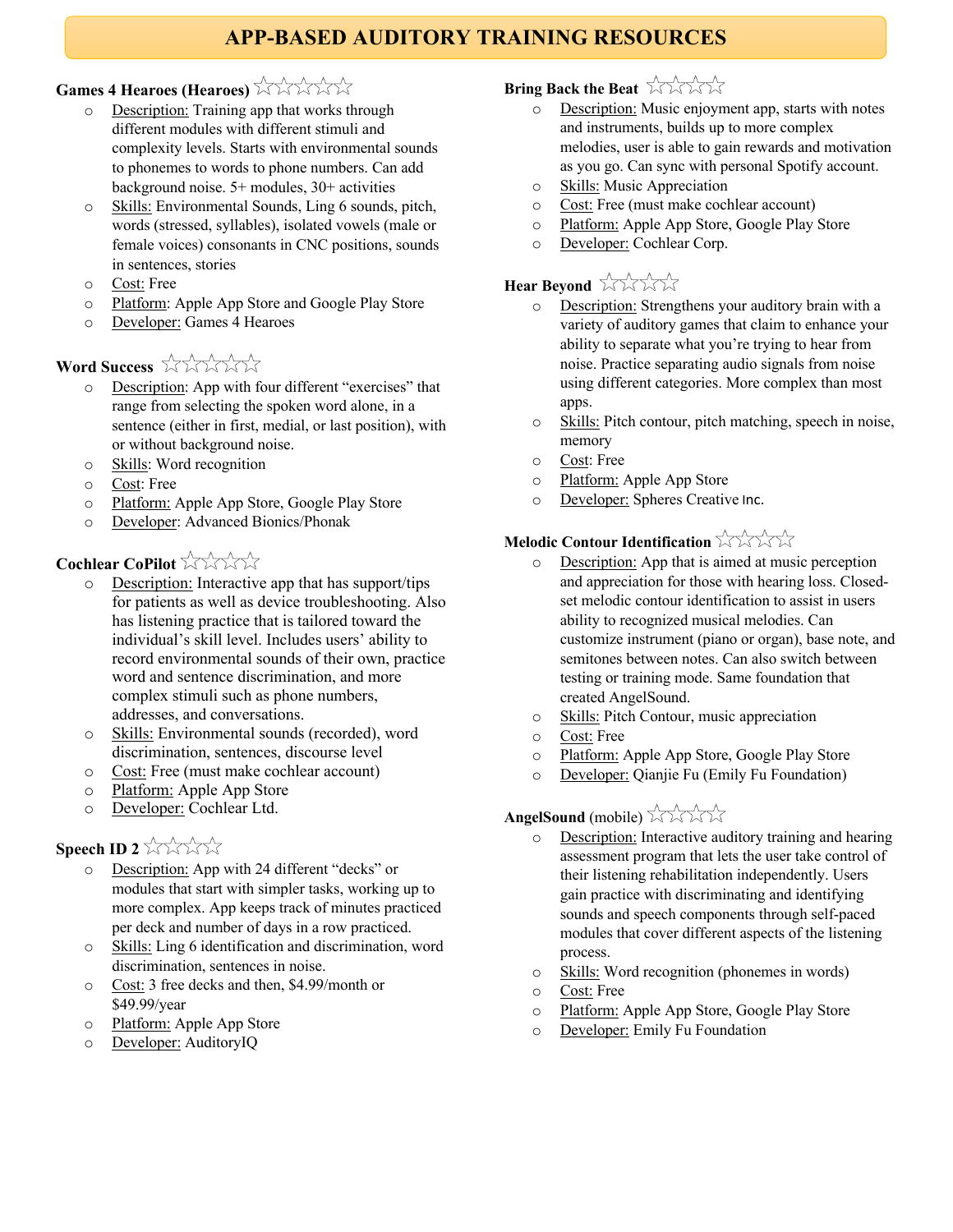## **APP-BASED AUDITORY TRAINING RESOURCES (cont.)**

## **TOEIC Listening**

- o Description: Various teaching and prep resources for the TOEIC test. The listening test includes questions following a voice recording. Example: Listen to four statements about each photo on the screen. Click on the letter of the best description of the photo. There is then a recording of four sentences. One of them describes the picture the best. If a wrong answer is given, a short reason for this being wrong is given.
- o Skills: Comprehension of sentences
- o Cost: Free
- o Platform: Google Play Store only
- o Developer: CD EDUs

## **Bitshoard** XXX

- o Description: App with multiple different "boards". The "Photo Touch Board" and "Listen Up Board" is the most applicable to auditory training. Both boards involves matching the spoken sentence to the picture that best matches. Bitsboard is able to be customized with users' own pictures.
- o Skills: Sentence comprehension
- o Cost: Free
- o Platform: Apple App Store
- o Developer: Happy Moose Apps

#### **StiNT Noise** AXX

- o Purpose: Trains the brain to work together with the ears. Listens to four selected stores in a noisy environment where the user needs to select the words that were heard form a presented list. You can customize the amount of noise and number of talkers that narrate the stories.
- o Skills: Speech in noise
- o Cost: Free
- o Platform: Apple App Store
- o Developer: Ioannis Kouris (through University College London-UK)

#### **Meludia Melody** XXX

- o Description: Listen to sounds from a chosen musical instrument and play the pattern back Intended to be used when learning music via ear training (call and response style)
- o Skills: Pitch contour, advanced musical training
- o Cost: Free (\$5.63/month for access to all features)
- o Platform: Apple App Store, Google Play Store, or online https://www.meludia.com/fr/
- o Developer: Meludia

#### **ListenHear7**

- o Description: Follow spoken directions to complete short obstacle games.
- o Skills: Sentence comprehension
- o Cost: Free
- o Platform: Apple App Store
- o Developer: Freida Van Staden

#### **ABC Magic Phonics 5**

- o Description: This app is aimed towards preschool aged children. It involves listening to a sound and then dragging it to the matching picture, with or without visual cues.
- o Skills: isolated phoneme discrimination, environmental sounds
- o Cost: Apple App Store
- o Developer: Preschool University

#### **Spotify** (not rated)

- o Description: App that contains music and podcasts. Can be used for extra listening practice with podcasts. For CI users' needing more advanced listening practice.
- o Skills: Sentence comprehension
- o Cost: Free or \$9.99/month for no ads
- o Platform: Apple App Store, Google Play Store, or online https://www.spotify.com
- o Developer: Spotify

#### **Audible** (not rated)

- o Description: App made mainly for listening to audiobooks, also includes podcasts. For CI users' needing more advanced listening practice.
- o Skills: Sentence comprehension
- o Cost: Free trial or \$14.95/month
- o Platform: Apple App Store, Google Play Store, or online https://www.audible.com
- o Developer: Audible, Inc.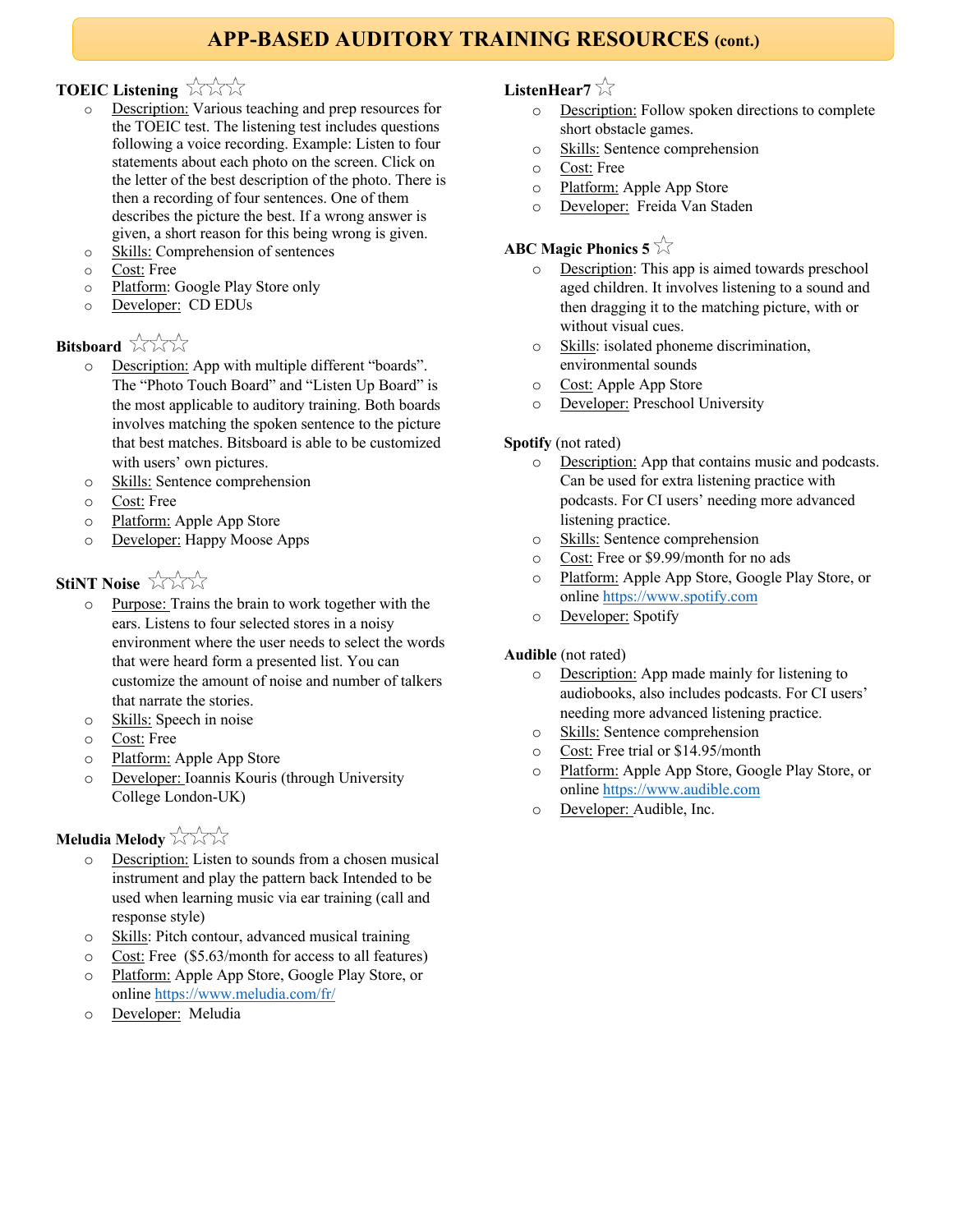# **WEB-BASED AUDITORY TRAINING RESOURCES**

#### **Adult CI Home-Based Manuals**

- o Description: Hands-on material that is flexible and adaptable enough to cover a range of auditory abilities. With this manual users can practice working out sounds and speech from a closed-set list and repeated speech in quiet and noisy backgrounds. Some activities are used in conjunction with AngelSound.
- o Skills: Word recognition (phonemes in words, words in isolation), sentences, background noise
- o Cost: Free
- o Platform: Online (download and print) https://mss-p-007-

delivery.sitecorecontenthub.cloud/api/public/content/ 36eb806e052c4bc69acdecddbbab8a8c?v=be24a341

o Developer: Cochlear Corp.

#### **LACE (Listening and Communication Enhancement)**

\*\*\*\*\*

- o Description: LACE assists in developing listening and communication skills and strategies that will help users' success in noise. There are eleven scored auditory training sessions, including Speech-in-Noise, Rapid Speech, Competing Speaker, Auditory Working Memory, Communication Strategies. Adaptive training based on users' answers. Can share progress report with your hearing professional.
- o Skills: Sentences in noise
- o Cost: \$119 one time payment
- o Platform: Online https://www.lacelistening.com/
- o Developer: Neurotone Sound Thinking

#### **Sound Success** XXXXX

- o Description: Website that allows users to listen to sentences with different speakers using lip reading or auditory cues alone. Training is user-paced. Various levels of difficulty including "getting started" for beginners and "Up and Running" for advanced users. Background noise options include: no noise, soft, medium, and loud traffic, soft, medium, and loud talking. Nine language options available. Website tracks progress. Also has downloadable content that includes more practice tips and resources.
- o Skills: Sentence recognition with varying background noise.
- o Cost: Free (must make AB account)
- o Platform: Online https://apps2.advancedbionics.com/auth/login/SsoFor m
- o Developer: Advanced Bionics/Phonak

#### **Listening Room**

- o Description: Website with activities and resources to support development of speech, language, and listening skills in all ages. Exercises are organized by beginner, intermediate, and advanced. Audiologists can personalize a listening plan by recommending lessons and watching progress. English and Spanish options. Some activities are downloadable forms.
- o Skills: Word recognition (phonemes in words, words in isolation), sentences, in noise, music (timbre)
- o Cost: Free (must make AB account)
- o Platform: Online https://thelisteningroom.com/en/dashboard
- o Developer: Advanced Bionics/Phonak

# **Musical Atmosphere**

- o Description: Website that allows users to practice listening to music and identifying instruments, voices, and lyrics. There are five chapters. Each chapter gets progressively more difficult.
- o Skills: Music (timbre, appreciation)
- o Cost: Free
- o Platform: Online https://abmusicrehab.com/EN/3243
- o Developer: Advanced Bionics/Phonak

#### **Aural Rehabilitation Adult Kits**

- o Description: These downloadable kits contain a range of activities designed to support the listening development and quality of life of those using a CI. Most kit activities require the use of a partner.
- o Skills: Word recognition, sentences
- o Cost: Free
- o Platform: Online (download and print) https://blog.medel.pro/med-el-adult-rehabilitationkit-9-sports-which-is-which/
- o Developer: MedEl

# **AngelSound** (desktop)  $\sqrt{\sqrt{2}}$

- o Description: Interactive auditory training and hearing assessment program that lets the user take control of their listening rehabilitation independently. Users gain practice with discriminating and identifying sounds and speech components through self-paced modules that cover different aspects of the listening process. Both online and app versions. The online version is optimal due to more features and ease of use.
- o Skills: Word recognition (phonemes in words, words in isolation), sentences, background noise
- o Cost: Free
- o Platform: Apple App Store, Google Play Store, and Online (optimal version) http://angelsound.tigerspeech.com/
- o Developer: Emily Fu Foundation